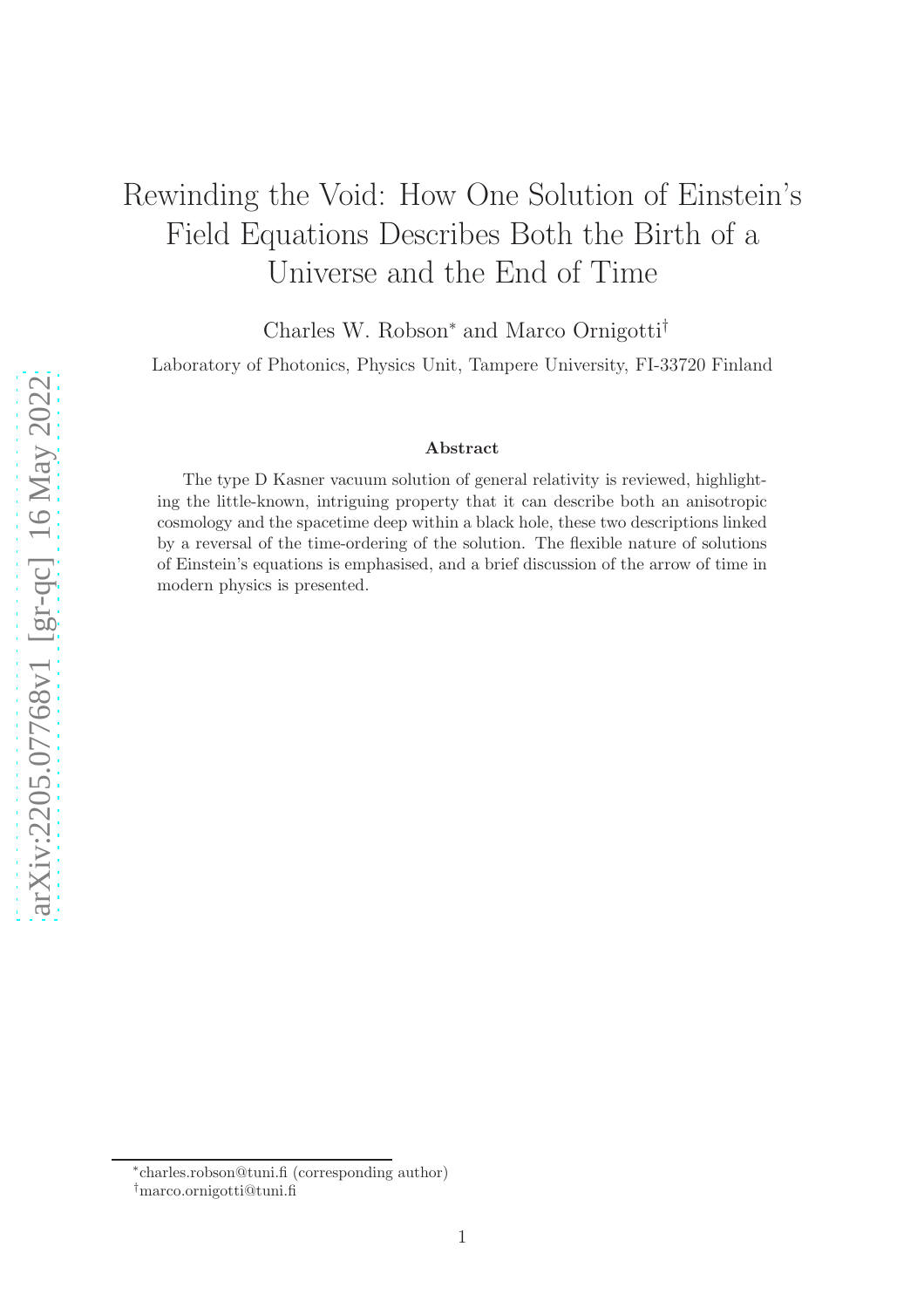*Time's the king of men, He's both their parent, and he is their grave, And gives them what he will, not what they crave.* from *Pericles, Prince of Tyre* by William Shakespeare

### <span id="page-1-0"></span>1 The Supple Nature of General Relativity

Over the past century, general relativity, arguably the most beautiful of all physical theories, has been intensively explored. Countless hours have been devoted to forming a vast map of its highways and byways, leading to extraordinary results: black holes, gravitational waves, even entire universes can be described  $[1, 2, 3, 4, 5, 6, 7]$  $[1, 2, 3, 4, 5, 6, 7]$  $[1, 2, 3, 4, 5, 6, 7]$  $[1, 2, 3, 4, 5, 6, 7]$  $[1, 2, 3, 4, 5, 6, 7]$  $[1, 2, 3, 4, 5, 6, 7]$  $[1, 2, 3, 4, 5, 6, 7]$  $[1, 2, 3, 4, 5, 6, 7]$  $[1, 2, 3, 4, 5, 6, 7]$  $[1, 2, 3, 4, 5, 6, 7]$  $[1, 2, 3, 4, 5, 6, 7]$  $[1, 2, 3, 4, 5, 6, 7]$ . The theory has completely transformed our ideas about the fundamentals of nature and, despite the many attempts at finding inconsistencies or cracks in its edifice, it remains one of the most solid intellectual models of our time [\[8,](#page-7-7) [9,](#page-7-8) [10\]](#page-7-9).

One under-appreciated feature of general relativity is that a single solution of the Einstein field equations is capable of describing *multiple* physical systems, though these systems may have vastly different features [\[7\]](#page-7-6). This profound multivalency of solutions deserves to be better known, as it underlines the astonishing power and flexibility of the theory.

In this essay, we focus on one particularly intriguing example: the type D Kasner vacuum solution (which we call the "Kasner solution" from here on). It is able to describe both the cosmogony and expansion of a universe  $-$  its birth and growth  $-$  as well as the spacetime within a black hole [\[11,](#page-7-10) [12,](#page-7-11) [13,](#page-7-12) [14,](#page-8-0) [15,](#page-8-1) [16\]](#page-8-2). These two apparently distinct settings, the first moments of a universe and the last moments of an observer behind an event horizon, are described by an identical spacetime architecture — one needs only to "reverse" the time coordinate in order to move between descriptions.

#### 2 Time in the Kasner Solution

Before considering its features, let us first look at the line element of the Kasner solution. It was discovered in the early twentieth century, not long after general relativity itself was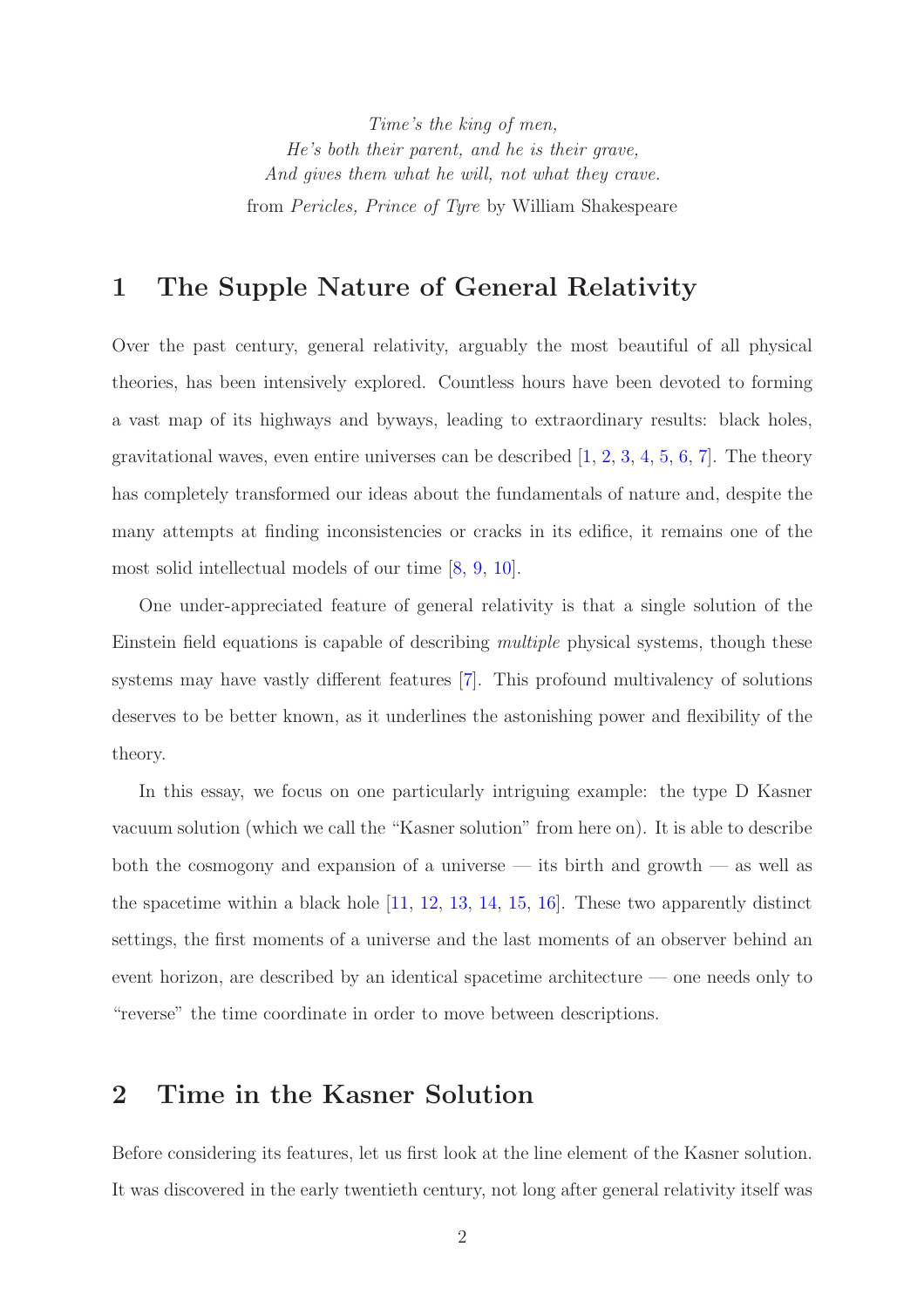first formulated [\[17,](#page-8-3) [18\]](#page-8-4). The Kasner solution has been interpreted as a homogeneous, anisotropic cosmological model, and its first fundamental form is given by [\[7\]](#page-7-6)

<span id="page-2-0"></span>
$$
ds^{2} = -d\tau^{2} + \tau^{-2/3}dz^{2} + \tau^{4/3}(dx^{2} + dy^{2}).
$$
\n(1)

The coordinate  $\tau$  defines a global time for a universe beginning with a big bang at  $\tau = 0$ . We see from line element [\(1\)](#page-2-0) that a squeezing and stretching of space occurs as time progresses: at its inception, the spacetime is infinitely extended along the z direction (a spacelike singularity), but as time advances there is a compression; on the other hand, the remaining spatial dimensions,  $x$  and  $y$ , have no extent initially, both then growing along with  $\tau$ . In contrast to the well-known fate of an observer approaching the singularity of a black hole, this cosmological evolution can be termed "de-spaghettification".

Remarkably, the Kasner solution [\(1\)](#page-2-0) is also known to describe the spacetime deep within a Schwarzschild black hole, as mentioned in Sec. [1.](#page-1-0) This can be demonstrated using simple coordinate transformations and approximations, as we now show.

The Schwarzschild solution of general relativity represents the unique spacetime region external to a source exhibiting only isotropic effects [\[19\]](#page-8-5). It is the most elementary model of a black hole in physics, having only a single parameter: mass M. Starting from the Schwarzschild line element [\[8\]](#page-7-7),

$$
ds^{2} = -\left(1 - \frac{2M}{r}\right)dt^{2} + \left(1 - \frac{2M}{r}\right)^{-1}dr^{2} + r^{2}\left(d\theta^{2} + \sin^{2}\theta d\phi^{2}\right),
$$
 (2)

and taking the limits  $r \ll 2M$  and  $\theta \ll 1$ , it is clear that the term  $1 - 2M/r$  can be approximated by  $-2M/r$  and that (by Taylor series)  $\sin^2\theta \approx \theta^2$ . This yields

<span id="page-2-1"></span>
$$
ds^2 \approx \frac{2M}{r}dt^2 - \frac{r}{2M}dr^2 + r^2\left(d\rho^2 + \rho^2 d\phi^2\right)
$$
\n<sup>(3)</sup>

after a relabelling  $\theta \to \rho$  (this change of symbol just reflects the fact that the approximation given above has "flattened" the part of the metric proportional to  $r^2$ ).

An infalling astronaut, after crossing the Rubicon of the black hole horizon, will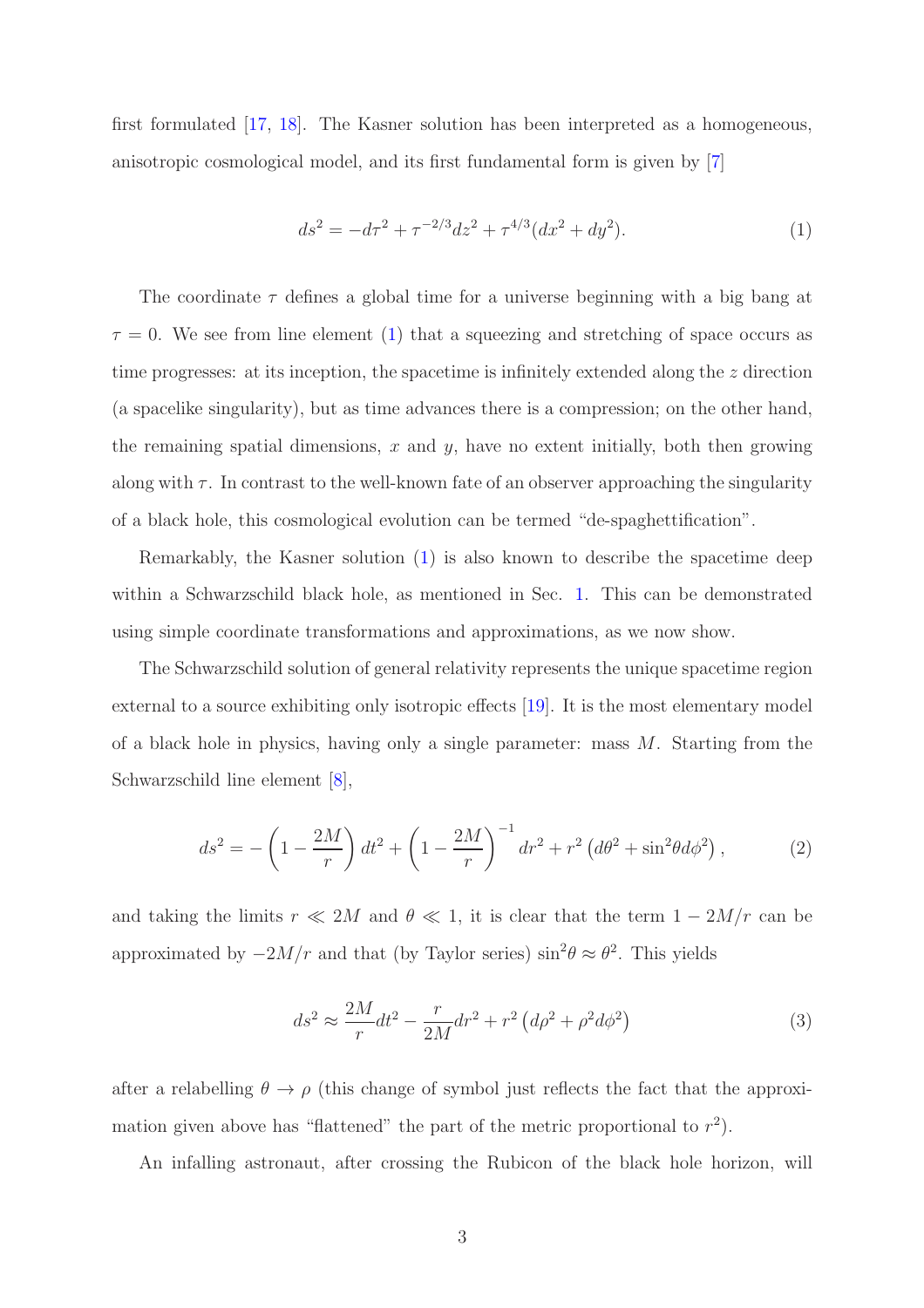inevitably [\[19\]](#page-8-5) arrive at the singularity  $r = 0$  and will feel the metric [\(3\)](#page-2-1) as they approach it. The coordinate transformations  $t \equiv (3/4M)^{1/3} z$ ,  $r \equiv (9M/2)^{1/3} \tau^{2/3}$  and  $\rho e^{i\phi} \equiv$  $(2/9M)^{1/3}$   $(x+iy)$  show that the line element [\(3\)](#page-2-1) is in fact the Kasner solution [\(1\)](#page-2-0) in another guise [\[7\]](#page-7-6).

How can one reconcile the fact that an observer falling into a black hole will, according to general relativity, be annihilated at the singularity with the statement that the same geometry describes the *birth* of a spacetime? The key point is that the radial transformation given above,  $r \equiv (9M/2)^{1/3} \tau^{2/3}$ , is also the relation between the radial coordinate of an observer falling‡ into a Schwarzschild black hole and the *countdown time* τ until that observer reaches the singularity  $[3, 16, 19]$  $[3, 16, 19]$  $[3, 16, 19]$  $[3, 16, 19]$ . The coordinate r, which has no immediate metrical significance (as with all coordinates in general relativity), is thereby related to a proper time  $\tau$ . This countdown time is defined as the proper time at which the singularity would be reached minus the proper time measured on the infalling observer's clock:  $\tau = \tau_{\text{sing}} - \tau_{\text{observer}}$ . As time  $\tau$  ticks down for the doomed astronaut, the spacetime [\(1\)](#page-2-0) can be seen to extend along  $z$  and contract circumferentially — the observer is spaghettified [\[20\]](#page-8-6).

The cosmology of the Kasner solution is then, in the above sense, a temporal reflection of the spacetime inside the black hole, the coordinate  $\tau$  needing only to be inverted in direction in order to switch between the two descriptions. Two immensely different physical systems are then described using just one solution of Einstein's equations.

We remark finally that it is interesting that the presence of a past spacelike singularity, as one sees in the Kasner spacetime with  $\tau$  flowing forwards, is a characteristic feature not only of big bangs but also of white holes, time-reversed black holes permitted by Einstein's theory [\[21\]](#page-8-7).

<sup>‡</sup>The observer is assumed to fall purely radially, beginning at a very large distance away from the black hole.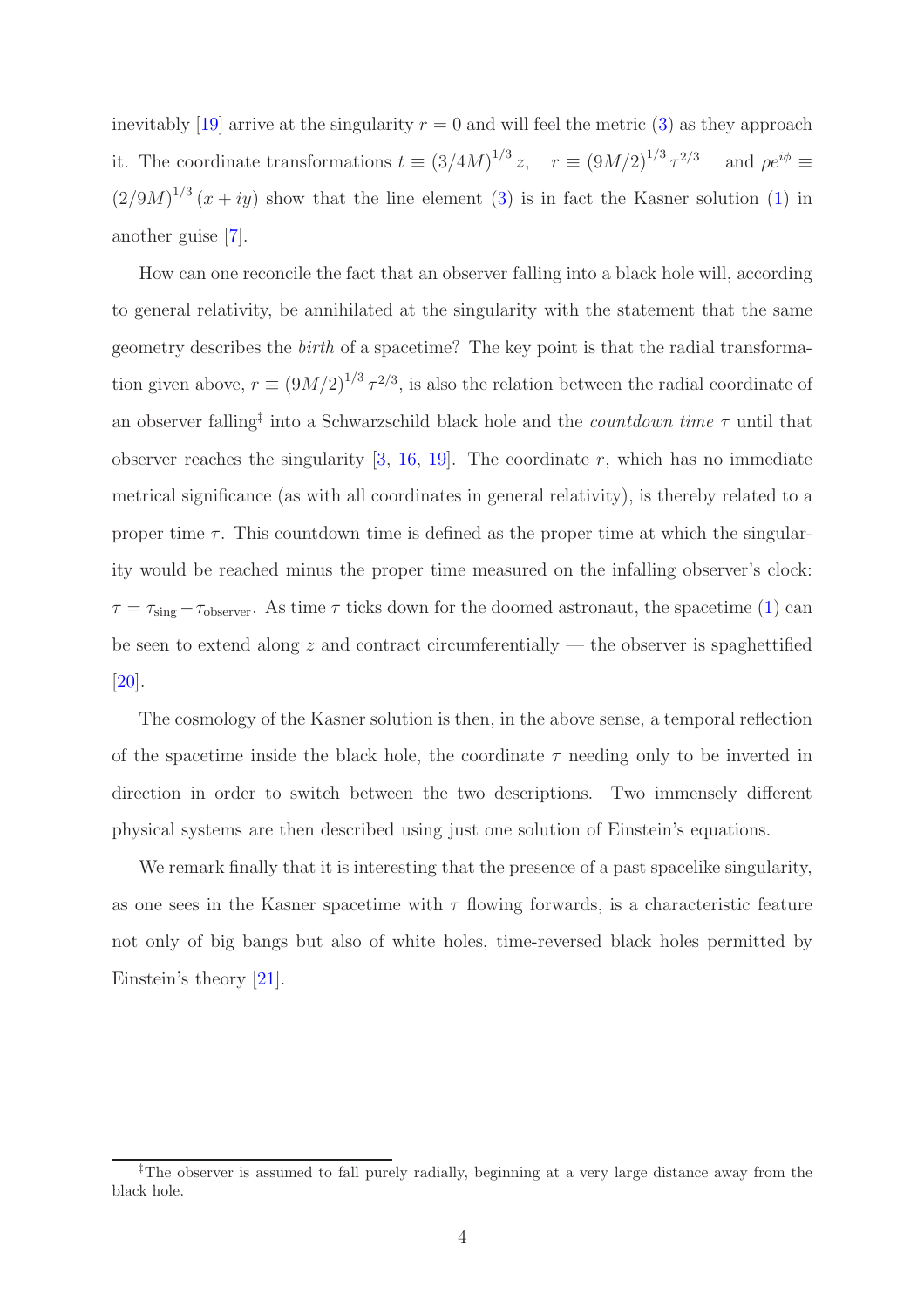## 3 Why Does Time Flow "That Way"?

We have seen above that a simple reversal in the time-ordering allows one to move between a description of a growing universe, with a singularity in the past, and that of the interior of a black hole, where a singularity lies in the future. But we know from experience that, in reality, time runs in only one direction. In our own universe, what is the reason that time flows one way and not the other?

Questions relating to the flow of time touch, inevitably, on the nature of time itself, an exceedingly deep and difficult problem that has been considered for millennia [\[22\]](#page-8-8). Indeed, the concept of time is so central to our existence, so elemental, that it has been argued [\[23\]](#page-8-9) that the difficulty in our understanding of it is largely a result of it being, as it were, *too central*: an objective viewpoint from "outside" of time — where, for example, one could perform *Gedankenexperimente* — is extremely difficult to conceive and to express in language. Time's omnipresence also means that it is mostly taken for granted: as once put, "[w]e are so familiar with the arrow of time that we are not often struck how odd it is" [\[24\]](#page-8-10).

Nevertheless, general relativity has given us powerful tools to pull us out of our daily experience of time, allowing us (to a certain degree) to visualise the span of a universe as a four-dimensional block of spacetime, much the same way as one can see a threedimensional object. The unique perspective of general relativity strips time of its preferential and enigmatic role by embedding it alongside the dimensions of space — this union provides opportunities to tackle the arrow of time problem in an integrated manner.

Various approaches to the problem of time's arrow could, of course, be imagined, but here we touch solely on those attempts that have employed the second law of thermodynamics and entropy in some way, as these play an important role both in the physics of black holes and of cosmology.

An increase in entropy is an obvious marker of the passage of time, as is well known from thermodynamics [\[24\]](#page-8-10). The application of this concept to the entire universe, in order to explain the flow of time on a cosmological scale, naturally implies that the universe must have started in a low-entropy state, that a boundary condition is responsible for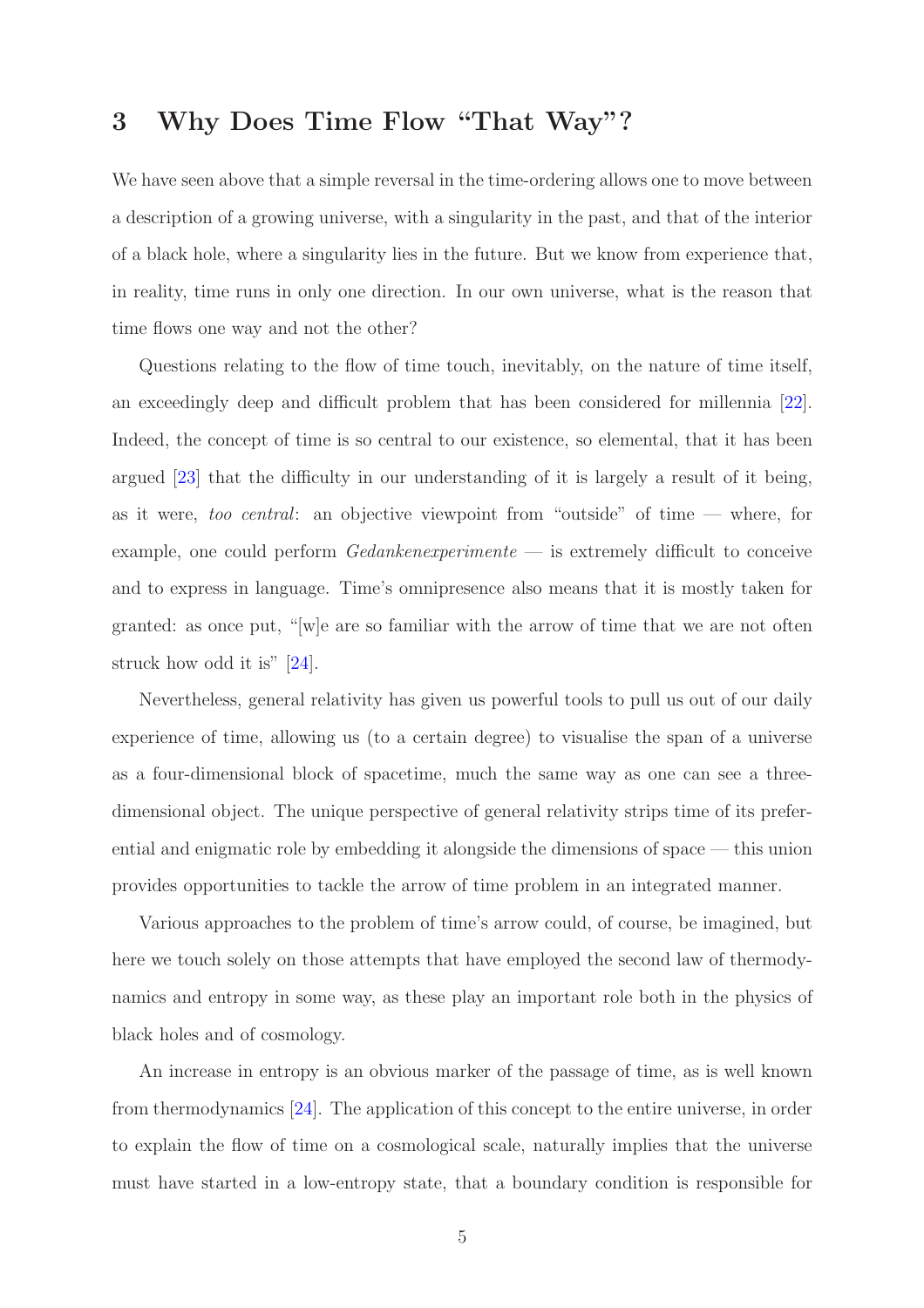the subsequent flow. Roger Penrose has suggested [\[25\]](#page-8-11) that, although the beginning of our universe appears to have been highly entropic (in terms of matter), the Weyl curvature tensor, which encodes gravitational degrees of freedom, should vanish at any initial singularity and that this vanishing curvature may be related to a low "entropy of gravity" — a geometric contribution to the entropy — at the birth of our universe [\[26,](#page-8-12) [27\]](#page-8-13). Taking this into account, the overall entropy may then have increased since the Big Bang [\[28\]](#page-8-14). Another proposal is that an arrow of time is tied to the expansion of the universe, but this idea becomes problematic when a universe with a contracting phase is considered [\[25,](#page-8-11) [29\]](#page-9-0).

Unsurprisingly, taking quantum mechanics into account complicates the matter profoundly. A quantum superposition of processes with opposite entropy variations is permitted — in other words, a superposition of two opposing thermodynamic arrows of time can occur. Recent work has shown, however, that a definite thermodynamic arrow of time emerges in the quantum framework once a measurement of entropy production is performed [\[30\]](#page-9-1). It is conceivable that future experiments probing the emergence of an arrow of time using quantum measurement theory in a gravitational context will be very fruitful.

Whether or not the concept of entropy is a *sine qua non* of explaining the nature and order of time on a fundamental level remains unclear, and a resolution may have to wait until a quantum theory of gravity is fully developed§ .

#### 4 Reflections and Outlook

General relativity is a time-symmetric theory: if a solution of Einstein's field equations exists with one particular time-orientation, a reversal in the time-ordering can be performed whilst retaining it as a solution. In terms of the arrow of time, the parameter  $\tau$ in the Kasner solution [\(1\)](#page-2-0) can either be chosen to go with, to "guide", the arrow or it can travel in the opposite direction, with the value of  $\tau$  decreasing as past becomes future —

<sup>§</sup>See Ref. [\[31\]](#page-9-2) and references therein for a discussion of the problem of time in the context of quantum gravity.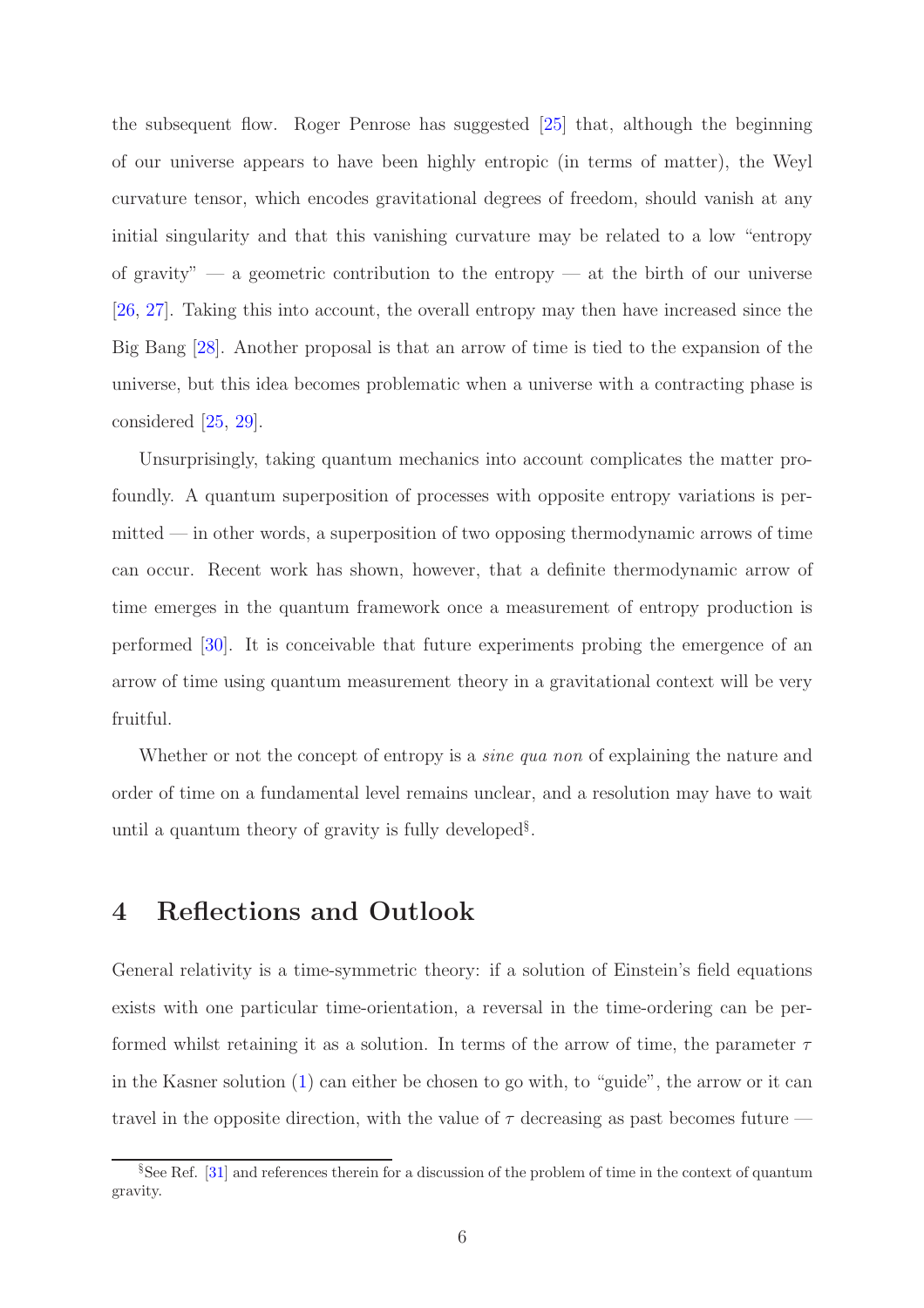the former solution corresponds to the cosmological interpretation of the Kasner solution, the birth of a universe, whilst the latter accounts for its black hole interpretation, the singularity *at the end of time*. It is important to stress that both of these pictures are valid and do not contradict each other whatsoever.

We hope that, in the future, taking the Kasner spacetime as an example, new solutions of Einstein's equations will be found (and old ones reappraised) providing more instances of single solutions capable of describing radically different zones. In particular, those solutions with clear physical interpretations for either time orientation may be useful for investigations into the one-directional flow of time.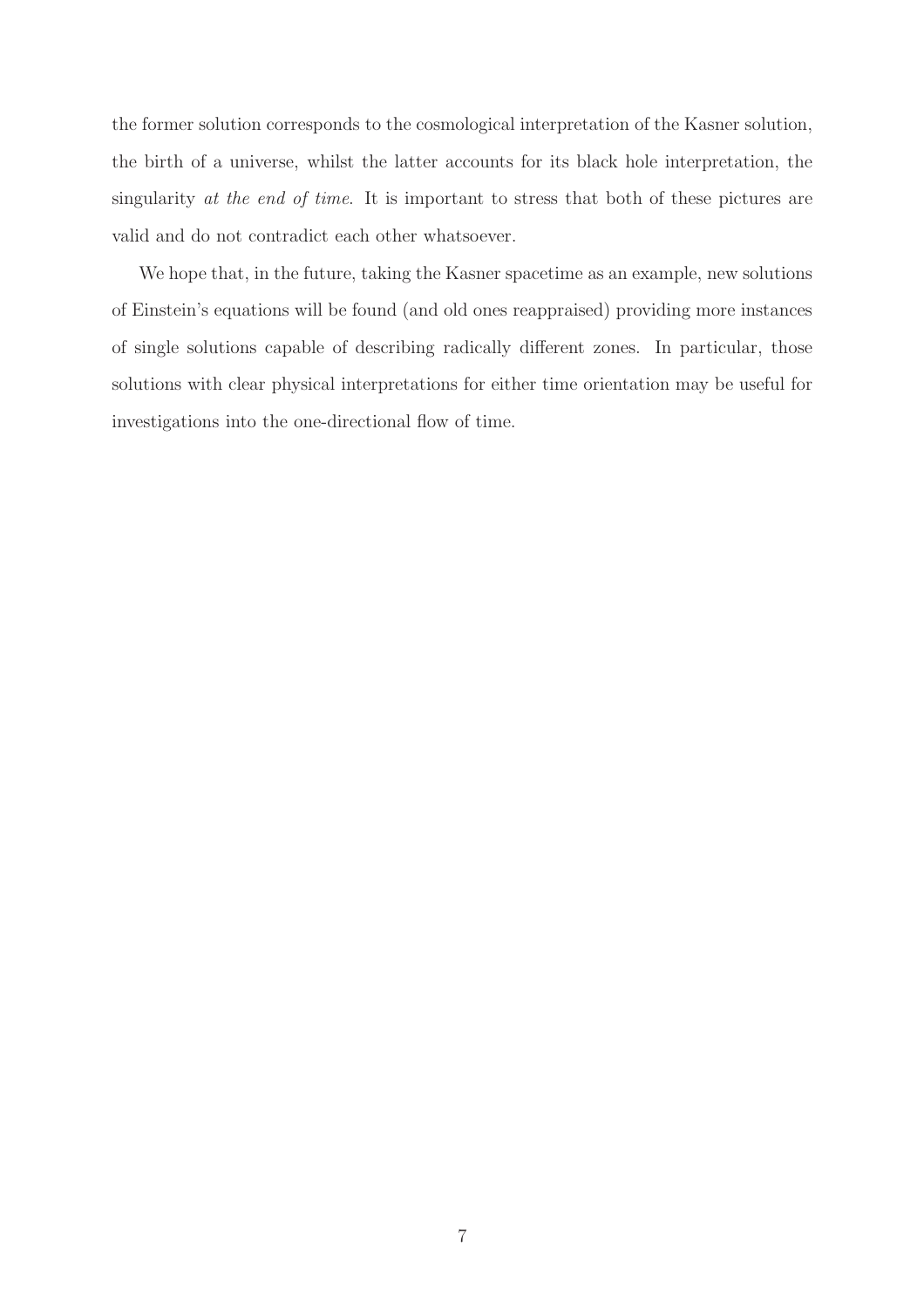### <span id="page-7-0"></span>References

- <span id="page-7-1"></span>[1] Stephani, H.; Kramer, D.; MacCallum, M.; Hoenselaers, C.; Herlt, E. *Exact Solutions of Einstein's Field Equations*, 2nd ed.; Cambridge University Press: Cambridge, UK, 2003.
- <span id="page-7-2"></span>[2] Ehlers, J.; Kundt, W. Exact solutions of the gravitational field equations, in *Gravitation: an introduction to current research*, ed. Witten, L.; Wiley: London, UK, 1962.
- <span id="page-7-3"></span>[3] Misner, C. W.; Thorne, K. S.; Wheeler, J. A. *Gravitation*; W. H. Freeman and Company: San Francisco, USA, 1973.
- <span id="page-7-4"></span>[4] Wald, R. M. *General Relativity*; University of Chicago Press: Chicago, USA, 1984.
- <span id="page-7-5"></span>[5] Petrov, A. Z. *Einstein Spaces*; Pergamon Press: Oxford, UK, 1969.
- <span id="page-7-6"></span>[6] Belinski, V.; Verdaguer, E. *Gravitational Solitons*; Cambridge University Press: Cambridge, UK, 2001.
- <span id="page-7-7"></span>[7] Griffiths, J. B.; Podolsk´y, J. *Exact Space-Times in Einstein's General Relativity*; Cambridge University Press: Cambridge, UK, 2009.
- <span id="page-7-8"></span>[8] Carroll, S. M. *Spacetime and Geometry*; Addison Wesley: San Francisco, USA, 2004.
- <span id="page-7-9"></span>[9] Abbott, B. P. et al. (LIGO Scientific Collaboration and Virgo Collaboration) *Phys. Rev. Lett.* 2016, *116*, 061102.
- <span id="page-7-10"></span>[10] Will, C. M. *Living Rev. Relativ.* 2014, *17*, 4.
- <span id="page-7-11"></span>[11] Frolov, V. P.; Novikov, I. D. *Black Hole Physics: Basic Concepts and New Developments*; Kluwer Academic Publishers: Dordrecht, the Netherlands, 1998.
- <span id="page-7-12"></span>[12] Frolov, V. P.; Zelnikov, A. *Introduction to Black Hole Physics*; Oxford University Press: Oxford, UK, 2011.
- [13] Hiscock, W. A.; Larson, S. L.; Anderson, P. R. *Phys. Rev. D* 1997, *56*, 3571–3581.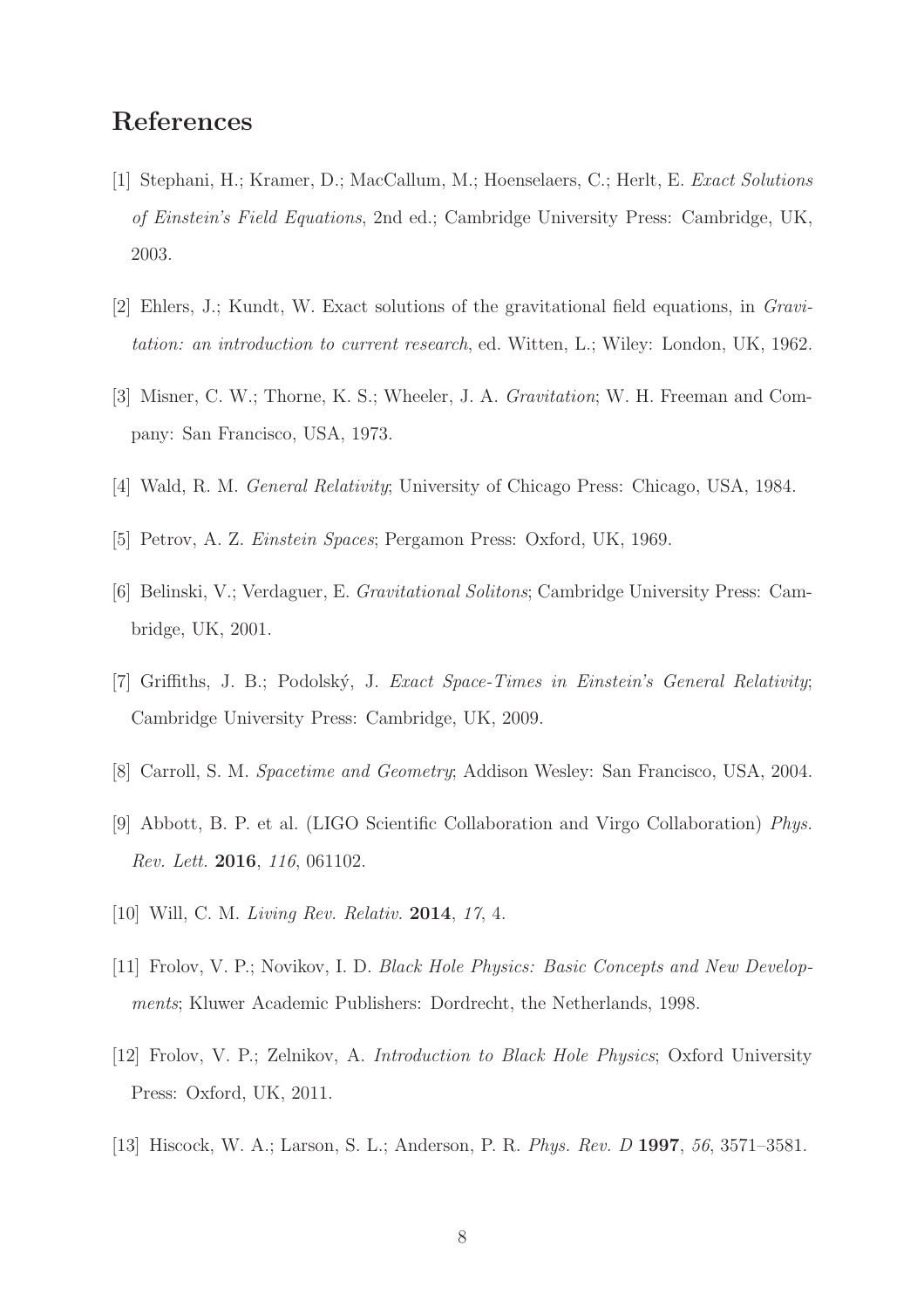- <span id="page-8-0"></span>[14] Choptuik, M. W.; Lehner, L.; Pretorius, F. Probing Strong-Field Gravity Through Numerical Simulations, in *General Relativity and Gravitation: A Centennial Perspective*, eds. Ashtekar, A.; Berger, B. K.; Isenberg, J.; MacCallum, M.; Cambridge University Press: Cambridge, UK, 2015.
- <span id="page-8-2"></span><span id="page-8-1"></span>[15] Matyjasek, J. *Phys. Rev. D* 2018, *98*, 104054.
- <span id="page-8-3"></span>[16] Robson, C. W.; Ornigotti, M. *Universe* 2022, *8*, 183.
- <span id="page-8-4"></span>[17] Kasner, E. *Am. J. Math.* 1921, *43*, 217–221.
- <span id="page-8-5"></span>[18] Harvey, A. *Gen. Relativ. Gravit.* 1990, *22*, 1433–1445.
- <span id="page-8-6"></span>[19] Lambourne, R. J. A. *Relativity, Gravitation and Cosmology*; Cambridge University Press: Cambridge, UK, 2010.
- <span id="page-8-7"></span>[20] Hawking, S. W. *A Brief History of Time*; Bantam Press: London, UK, 1988.
- <span id="page-8-8"></span>[21] Penrose, R. Singularities in Cosmology, in *Confrontation of Cosmological Theories with Observational Data*, ed. Longair, M. S.; Springer: Dordrecht, Netherlands, 1974.
- <span id="page-8-9"></span>[22] Rovelli, C. *The Order of Time*; Penguin: London, UK, 2018.
- <span id="page-8-10"></span>[23] Price, H. *Time's Arrow and Archimedes' Point*; Oxford University Press: Oxford, UK, 1996.
- <span id="page-8-11"></span>[24] Blundell, S. J.; Blundell, K. M. *Concepts in Thermal Physics*; Oxford University Press: Oxford, UK, 2009.
- [25] Penrose, R. Singularities and time-asymmetry, in *General Relativity: An Einstein Centenary Survey*, eds. Hawking, S. W.; Israel, W.; Cambridge University Press: Cambridge, UK, 1979.
- <span id="page-8-13"></span><span id="page-8-12"></span>[26] Gregoris, D.; Ong, Y. C. *Phys. Rev. D* 2022, *105*, 104017.
- <span id="page-8-14"></span>[27] Tod, P. *J. Phys.: Conf. Ser.* 2010, *229*, 012013.
- [28] Lockwood, M. *The Labyrinth of Time*; Oxford University Press: Oxford, UK, 2005.